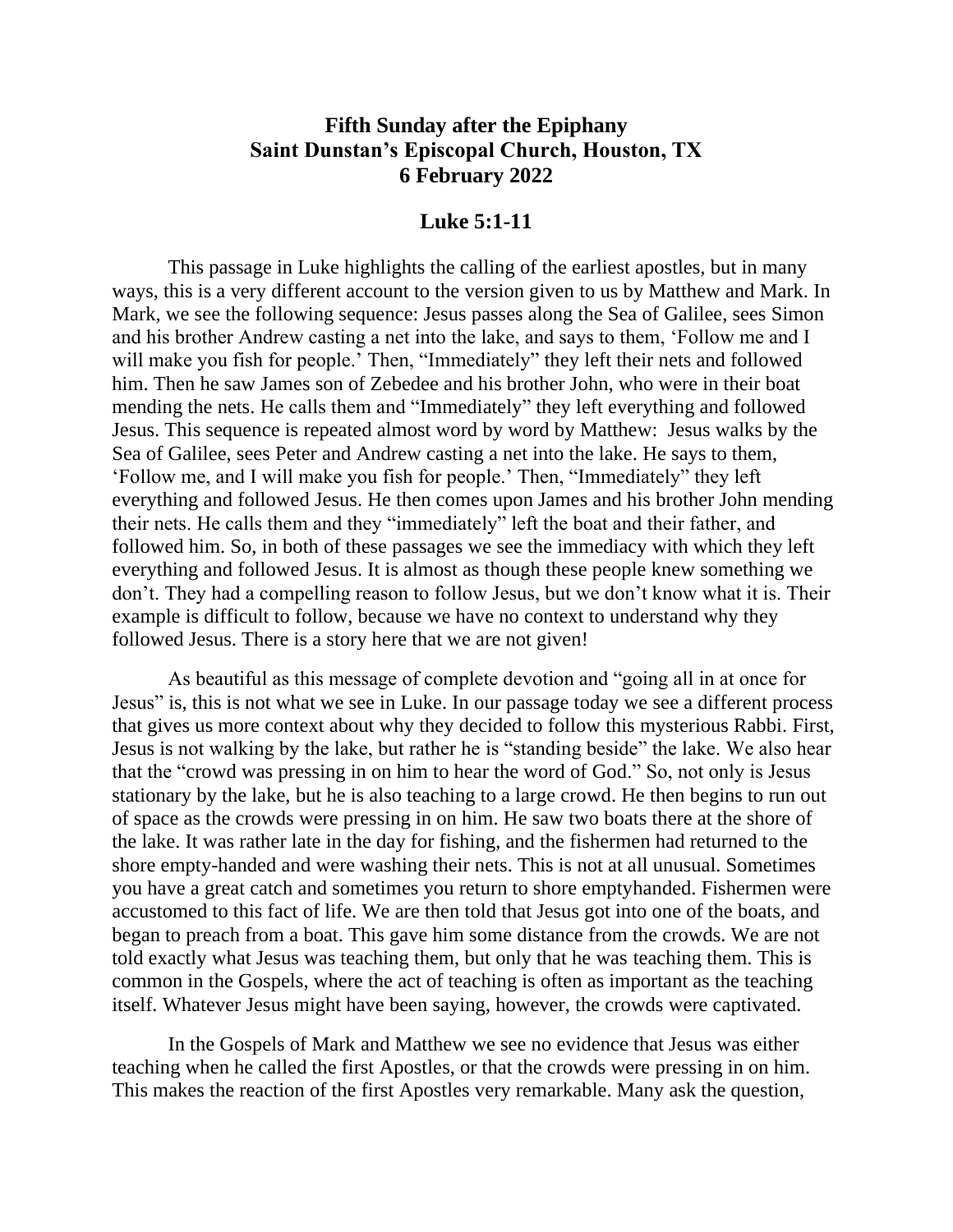why would these men leave their elderly father, family business, maybe even spouses, to follow this Jesus? This almost makes no sense. In Luke, we have a clue. They had listened to Jesus preaching and they were captivated by the words of this Rabbi. They had met this Jesus, they had paid attention to his words, and they were moved to the core. Remember that there was great excitement and expectation in Israel about the coming of Messiah. The prophets had been announcing for centuries that at the right time a prophet like Moses would come to liberate Israel. In fact, there had been many preachers before Jesus proclaiming to be this Messiah. Whatever Jesus may have said, it is clear that these early Apostles were wondering in their hearts about who this Jesus may be. Could it be that he was the one? As they clean their nets, the listen and the wonder. They are moved to the core. Following Jesus after listening to him preach makes perfect sense.

Luke gives us another powerful reason why they left everything behind to follow Jesus. The passage tells us that "When Jesus had finished speaking, he said to Simon, 'Put out into the deep water and let down your nets for a catch.'" This was a silly request, but pulling into "deeper" water points to unexplored possibilities. It points to potential beyond what people can see and feel. Perhaps there was a portion of the lake they hadn't fished yet. Perhaps the scarcity of catching nothing was not the result of a lack of fish, but a sign that they needed to try something new, that they needed to explore different ways of fishing and different areas of the lake. Now, even though everybody knows that you fish in the very early hours of the morning, when the water is cooler, and fish are more likely to come to the surface, Simon answered, "Master, we have worked all night long but have caught nothing. Yet if you say so, I will let down the nets."

Having no catch meant great scarcity for the fishermen and the village. It means, no food for their families, no money to pay employees, no profits from the sale of fish to satisfy all other necessities of life. The exhausted fishermen had been out all night, but had caught nothing. Imagine their disappointment and worry. Perhaps out of curiosity, they put out into deeper waters. They had nothing to lose at this point. As soon as they cast their nets, "they caught so many fish that their nets were beginning to break." As with the turning of the water into wine in Canna, we see great abundance in this passage. Almost an exaggerated sense of abundance. There is such a plenteous catch that they needed help from their partners, Zebedee and his sons. All this abundance meant a great blessing for their families and the village who depended on this fish for their very survival. This was a huge sign of Jesus' power.

This story would have spread rather quickly because such a catch was miraculous. In fact, the catch is so spectacular that Simon Peter fell down at Jesus' knees, saying, "Go away from me, Lord, for I am a sinful man!" This is a similar to the cry of Isaiah in today's OT reading, "Woe is me for I am a man of unclean lips and live among people of unclean lips!" Or Paul saying in 1 Corinthians 15, "I am the least of the apostles, unfit to be called an apostle, because I persecuted the church of God." Peter acknowledges what others have acknowledged before him. Standing before God's awesome power, God's prophets often feel inadequate, insufficient, and deeply stained by sin. It is at this point